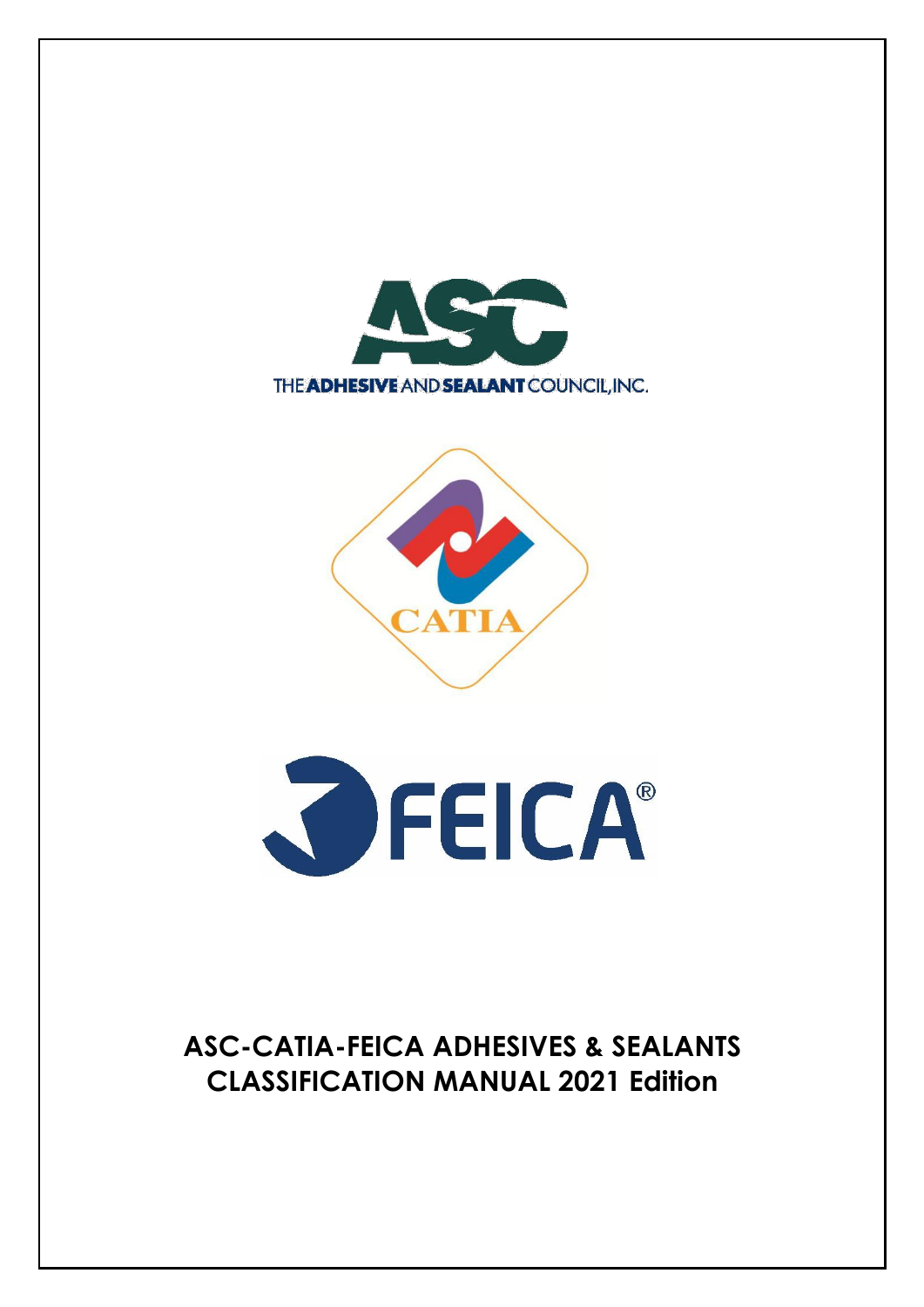#### **INTRODUCTION**

The classification manual provides a common set of market definitions and product categories that can be used to represent the Adhesive and Sealant Industry worldwide.

Historically, in 1996, FEICA published the first European classification manual relating to adhesives only and their fields of application. The document printed in three languages was very well received by the industry. This standardization of the adhesive classification provided the structure for the market reports issued by FEICA.

The scope of the classification manual was later enlarged in 2008 to incorporate the sealant technologies and their fields of application. Moreover, the FEICA classification manual was fully aligned with that used by the ASC in the USA. This initiated the beginning of a harmonized and consistent reporting of comparative data across both regions.

An additional step has now been achieved in 2012. The three leading associations, having a combined representation in excess of 70% of the world adhesive and sealant market, (ASC in the USA, CATIA in China and FEICA in Europe), have joined forces to issue a united classification manual. This document will ease the compilation and comparison of market report data and hence improve the overall understanding and accuracy of our complex and fragmented industry. The 2021 version of the manual provides clarity on sub segments and sharpened language.

The new classification manual will be used for future editions of the FEICA European Adhesives and Sealants Market Reports compiled by Smithers as well as the ASC North America compiled by ChemQuest.

#### **DEFINITIONS OF ADHESIVE, SEALANT, PRESSURE-SENSITIVE ADHESIVE**

**An adhesive** is a compound that adheres or bonds two or more substrates together. Adhesives may come from either natural or synthetic sources. Some modern adhesives are extremely strong (structural adhesives) and are becoming increasingly important in modern construction and industry. Adhesive is a general term and includes, among others, cement, glue, mucilage, and paste. All of these terms are often used interchangeably.

The strength of attachment, or adhesion, between an adhesive and its substrate depends on many factors, including the means by which this occurs. Adhesion may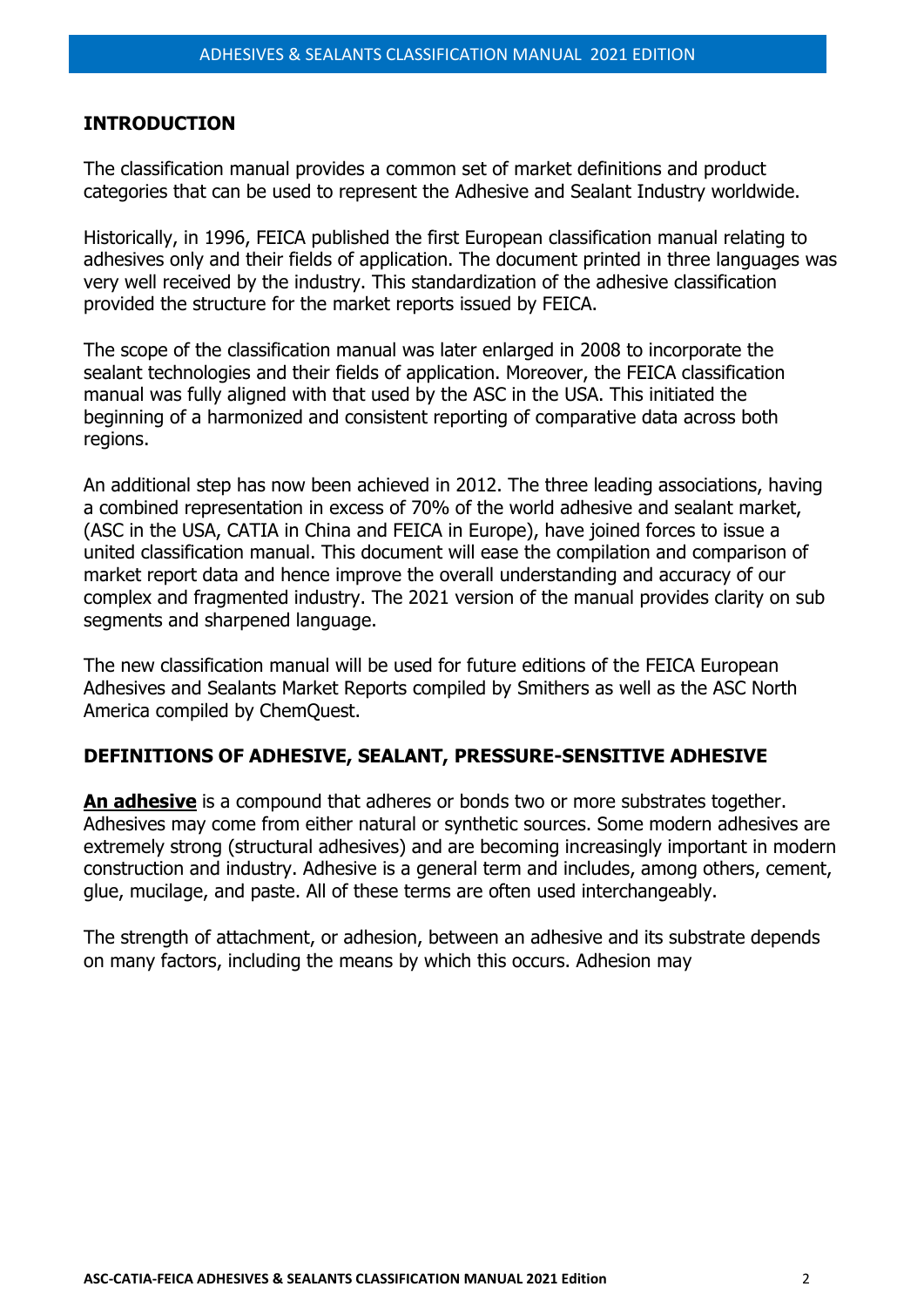occur either by mechanical means, in which the adhesive works its way into small pores of the substrate, or by one of several other chemical mechanisms.

In some cases, an actual chemical bond occurs between adhesive and substrate. In others, intermolecular forces (like van der Waals) hold the substances together. A third involves the moisture-aided diffusion of the glue into the substrate, followed by hardening. Good wetting of the surface is a pre-requisite for adhesion.

**A sealant** is a soft, pliable material that is used to seal cracks or joints where structural strength is not required. The sealant, initially a fluid or semi-fluid, or alternatively hot applied, placed between two opposing solid materials, becomes solid itself (by solvent evaporation, chemical reaction or both), and bonds to the surfaces to which it is applied. Thus, it accommodates joint movement without adhesion loss. The sealant purpose is to prevent excessive absorption of water, penetration of other liquids, gaseous substances, or airborne particulates. A sealant has the adhesive and cohesive properties to form a permanent seal.

Sealants are materials with adhesive properties that are formulated primarily to fill or seal gaps or joints between two surfaces. The main purpose of sealants is to prevent air, water, and other environmental elements from entering or exiting a structure while permitting limited movement of the substrates. Sealants have a suitable viscosity to extrude through a nozzle and then be tooled to a desired profile, or to flow sufficiently for gravitational self-leveling. Sealants are used for a variety of commercial and residential applications and are a critical component for building design and construction. Common sealants include silicone, acrylic, urethane, butyl and other polymeric types.

**A pressure-sensitive adhesive** is a distinct category of adhesive used to prepare tapes, labels and related self-adhering products. These adhesives, when dry (solvent free), are aggressively and permanently tacky at room temperature. They can firmly adhere to a variety of dissimilar surfaces upon mere contact without the need of more than finger or hand pressure. They require no activation by water, solvent or heat in order to exert a strong adhesive holding force toward such materials as paper, plastic, glass, wood, cement and metals. They have a sufficiently cohesive holding and elastic nature so that, despite their aggressive tackiness, they can be handled with the fingers and removed from smooth surfaces without leaving a residue. In other instances the adhesive coated substrate may be removed by cohesive failure within the adhesive film.

Pressure sensitive adhesive (PSA) tape can be defined as a continuous flexible strip of cloth, paper, metal or plastic coated on one or both sides with a permanently tacky adhesive at room temperature which will adhere to a variety of surfaces with light pressure (finger pressure) with no phase change (liquid to solid) and usually on a roll.

PSAs can be blends of natural or synthetic rubber and resin, acrylic, silicone or other polymer systems, with or without additives.

#### **Single Coated**

An adhesive is applied to only one side of the backing. The backing composition may be paper, polymeric film, foil, nonwoven or high thread count woven cloth. The adhesive composition may be an acrylic, rubber or silicone.

Examples of single coated tapes are electrical, masking, carton sealing and medical.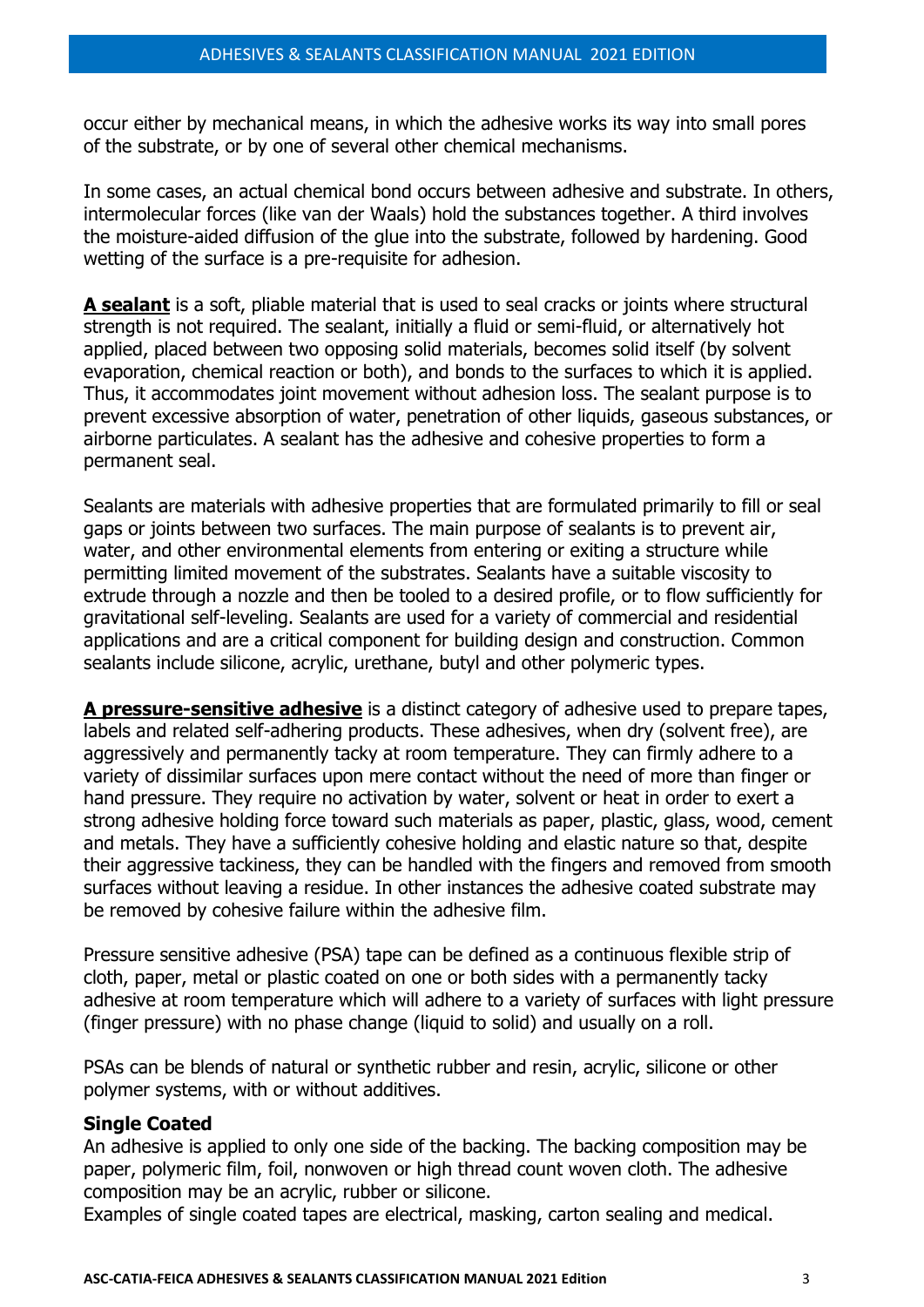### **Double Coated**

An adhesive is applied to both sides of a backing. The release liners are commonly paper and coated on both sides of the paper with silicone release agents creating a differential release. The pressure sensitive adhesive is coated on both sides of the carrier which is typically a polymeric film such as 0.5 mil polyester. The adhesive on each side of the carrier may be the same or different chemistries and may have the same or different coating thicknesses.

Examples of double coated tapes include mounting, medical and membrane switch.

### **Reinforced**

In addition to the backing and adhesive, these tapes include a reinforcement layer of woven or knitted cloth or glass strands parallel to the machine direction. Typical backings include polymeric films such as polyethylene and polyester. Rubber based adhesives are the most common but others can be used. Examples of reinforced tapes are duct and filament.

### **Unsupported**

Unsupported PSA tapes (adhesive transfer tapes) consist of release liners and adhesives. The release liners are commonly paper and coated on both sides of the paper with silicone release agents creating a differential release. Acrylic adhesives are commonly used in this application. Examples of unsupported tapes are envelope sealing, graphic attachment and splicing.

### **Classification Scope:**

Excluded from this classification:

- 1) Formaldehyde condensates used as binders in the manufacture of particleboard (chipboard, MDF, OSB, hard board) and in the manufacture of plywood.
- 2) Binding agents for the manufacture of corrugated board.
- 3) Binder agents for foundry sand and adhesives/coatings for rug backing (carpets).
- 4) Cement-based screeds, leveling compounds and flooring/tile adhesives with a content of less than 5% dry or 20% liquid synthetic dispersed polymer.
- 5) PVC body plastisols used as protective coatings in the automotive industry.
- 6) Casting and potting compounds.
- 7) Adhesives used in the primary fabrication of composite materials.
- 8) "Siliconized" water-based products containing <5% silane.
- 9) Acrylics and acrylic copolymers for building coatings and building materials, textiles and fiber processing, leather processing and other fields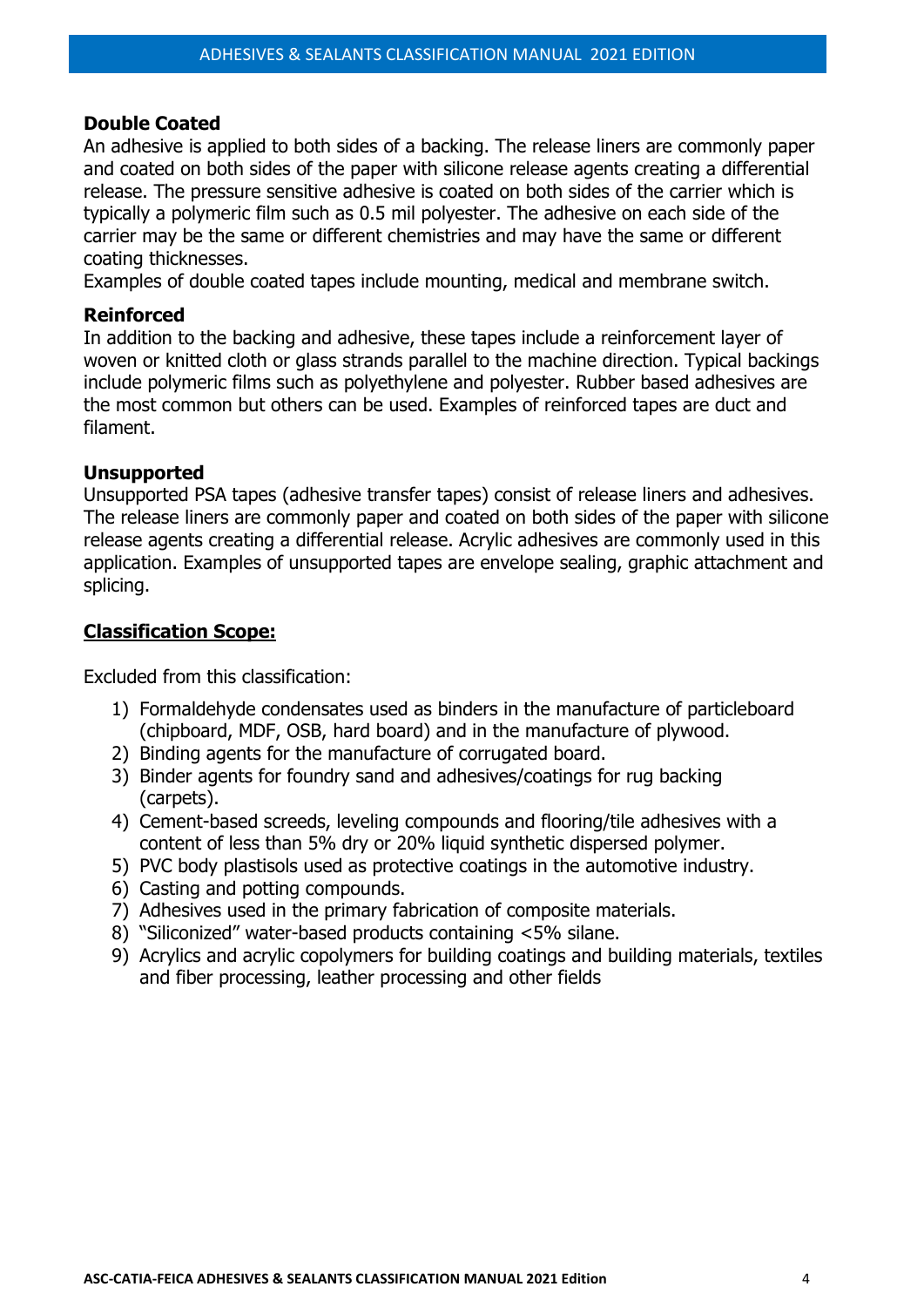# **1. ADHESIVES - MARKET SEGMENTS & SUBSEGMENTS**

## **1.1 Paper, Board and Related Products**

### **1.1.1 Converting/Packaging**

- case and cardboard carton sealing
- case and carton manufacture
- cigarette manufacture and cigarette packaging
- envelopes
- $\mathbf{r}$  . labeling cans, bottles and other containers
- paper products and paper bags  $\mathbf{r}^{\prime}$
- paper-to-board lamination
- $\mathbf{r}$  . plastic bags
- remoistenable gummed tapes, labels, stamps  $\mathbf{r}$  .
- · rigid packaging
- sterilized medical packages
- **tissues and towels**
- · tube winding
- wrapping of foods

### **1.1.2 Flexible Packaging**

- Food
- Lidding
- Medical/Pharma
- Industrial

### **1.1.3 High-Gloss Laminating for Graphic Arts (OPP-topaper/cardboard, other including cellulose acetate-topaper/cardboard)**

#### **1.1.4 Bookbinding, Graphic Art Industry integral binding of:**

- paperback books
- **edition-bound books**
- magazines
- catalogues
- **directories**

### **1.1.5 Nonwoven Fabrics (Disposables)**

- construction of disposable diapers
- **feminine hygiene products**
- **·** incontinence products
- surgical gowns
- masks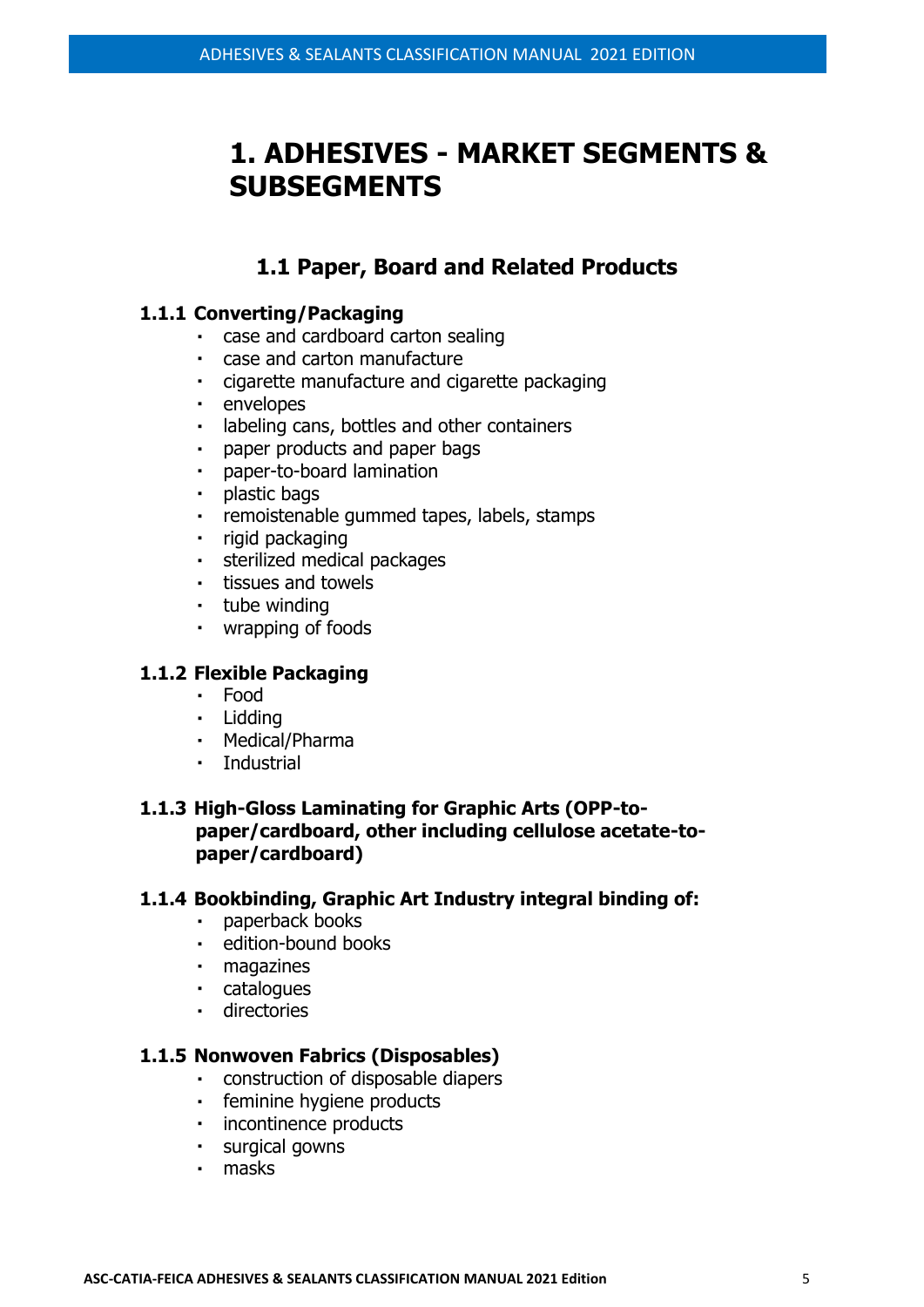### **1.1.6 Pressure-Sensitive Adhesives**

- tapes (medical, packaging, electrical, masking, structural, other)  $\mathbf{r}$
- labels  $\mathbf{r}$  .
- decals
- · signs
- stamps
- transfer films
- Self-adhering items (carpet tiles, plastic flooring, wall covering)

### **1.1. \* Exclusions**

**Binding agents for the manufacture of corrugated board Binding adhesives for furniture particle board**

## **1.2 Transportation**

### **1.2.1 Passenger Cars/Light Trucks Assembly and Components (OEM) [Body Shop/Body In White \(BIW\)-](https://www.adhesives.org/docs/pdfs/adhesive-sealant-selection-guide_for_oem_body_shops.pdf?sfvrsn=83c09bfb_0)Adhesives for body assembly:**

- $\mathbf{r} = \mathbf{r}$ Structural Bonding (Including Reinforcing Film)
- Hem Flange Bonding
- Anti-Flutter Adhesives
- Body Sealing
- Expandable Sealants
- One Component (1K) & Two Component Adhesives (2K)
- Sealants
- Other

### **Sealing[-Paint Trim & Final Assembly](https://www.adhesives.org/docs/default-source/pdfs/as-selectguide-oem-paint-trim-assemblyfinal.pdf?sfvrsn=5b76a401_2)**

- Paint Seal Joints
- Inner closure for seams & hems
- **·** Inner body joints & seams
- Other

### **Adhesives-Post Prime (Pre-Topcoat Structural Bonding) Bonding of:**

- Hoods
- . lids
- Doors
- Roofs
- Grill opening panels
- Bumper covers
- Other

## **Interior Applications (Headliners, seating, etc.) Adhesive and Sealants in Automotive Electronics**

- (B)EV Batteries & Fuel Cells
- Displays & Cameras
- Sensors & Switches
- Other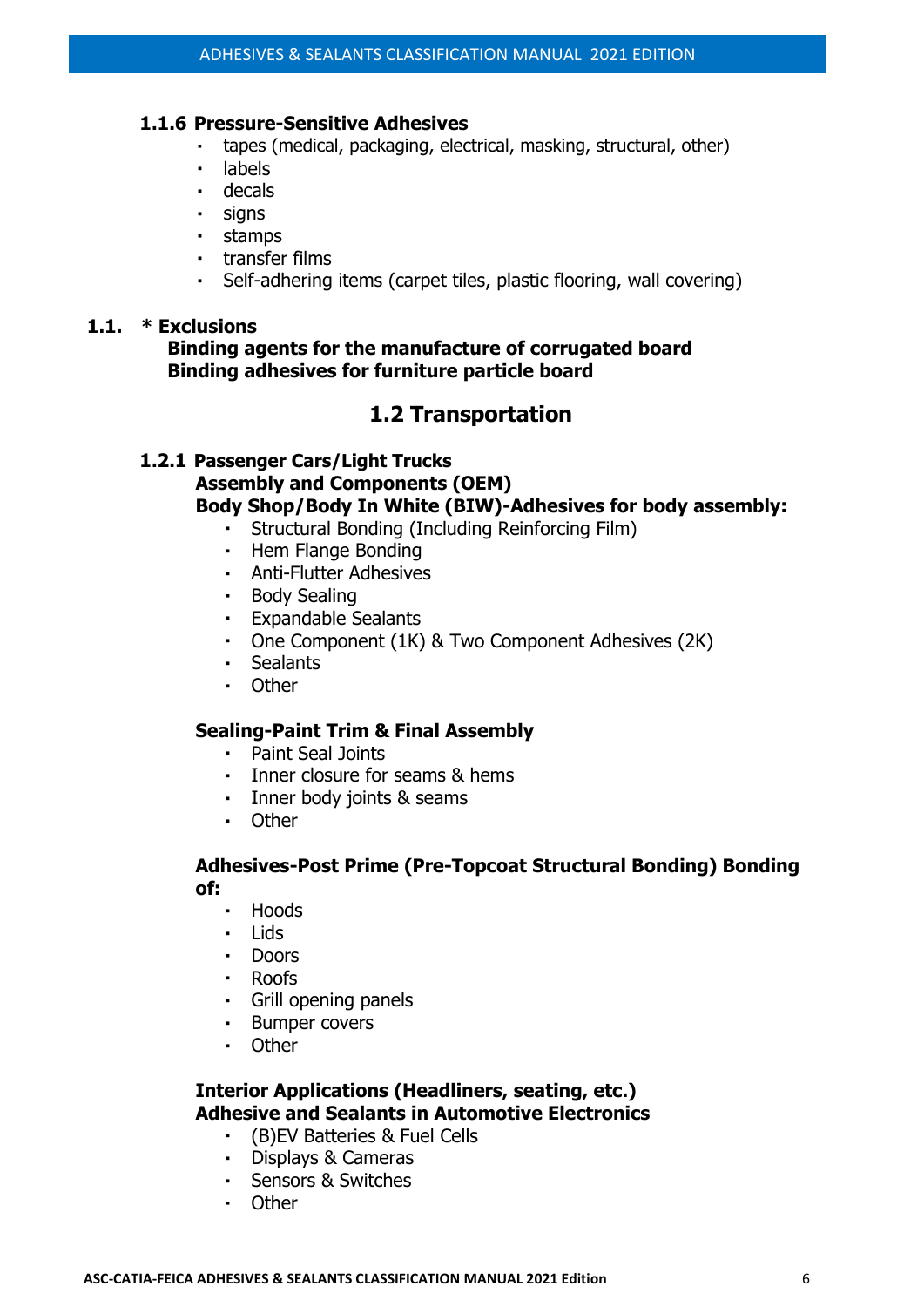### **Expandable Foams & Sealants Used for Noise Vibration & Harshness (NVH)-(Dampening Adhesives for Body Sealing)**

- Filling Pillars
- Filling other cavities with barrier material

#### **1.2.2 Repair and Maintenance**

### **1.2.3 Trucks, Buses & Trailers (OEM) & Recreational Vehicles**

**1.2.4 Bicycles, Motorcycles** 

#### **1.2.5 Aircraft/Aerospace**

- **Military**
- **Commercial**

#### **1.2.6 Rail Rolling Stock and Light Rail Vehicles-Trams**

#### **1.2.7 Shipbuilding and Offshore**

**Commercial & Military Ships**

Salt and freshwater vessel types include passenger ships, freighters, tankers, platform vessels (PSVs), offshore supply vessels (OSVs), fishing boats and ferries, as well as inland waterway ships, barges and tugboats.

- **Recreational Vessels**
- **Offshore Wind Turbines, Other Fixed and Floating Marine Structures**

#### **1.2.8 Shipping Cargo Containers**

### **1.3 Footwear and Leather**

### **1.3.1 Footwear**

- soling/sole attaching
- lasting
- box toes and counters
- repair aftermarket and other applications

### **1.3.2 Leather Goods**

- · handbags
- travel goods
- purses
- belts  $\mathbf{u} = \mathbf{0}$
- other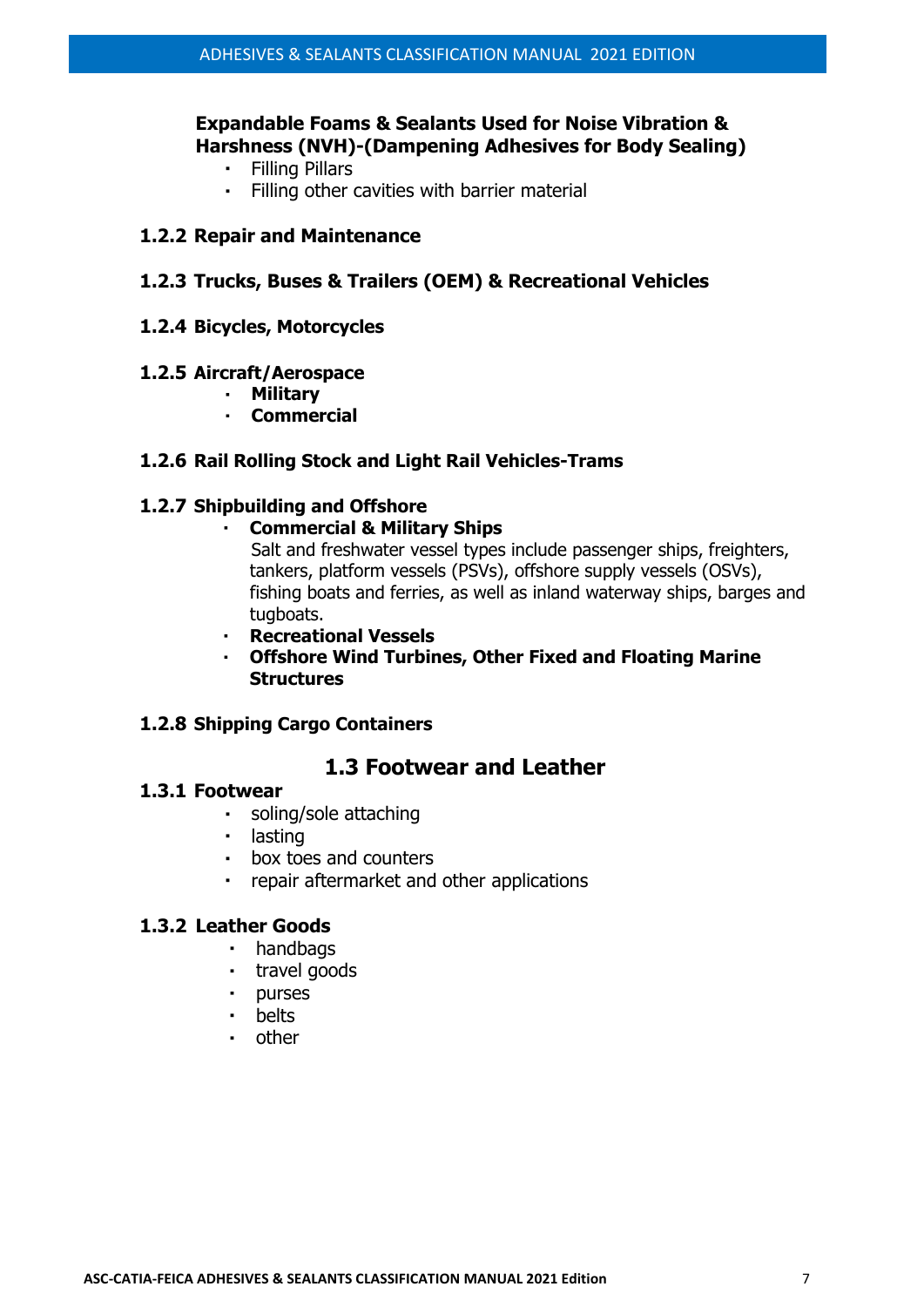## **1.4 Consumer/Do-It-Yourself (Retail)**

## **Solid and liquid adhesives sold through retail channels in smaller package units**

## **1.4.1 Household and Do-It-Yourself (DIY)**

- glue sticks  $\mathbf{r}$  .
- · all-purpose glues
- contact adhesives
- cyanoacrylate glue (super/Instant glues)
- two component glues
- construction adhesives
- hot melt sticks
- one/two component foam sealants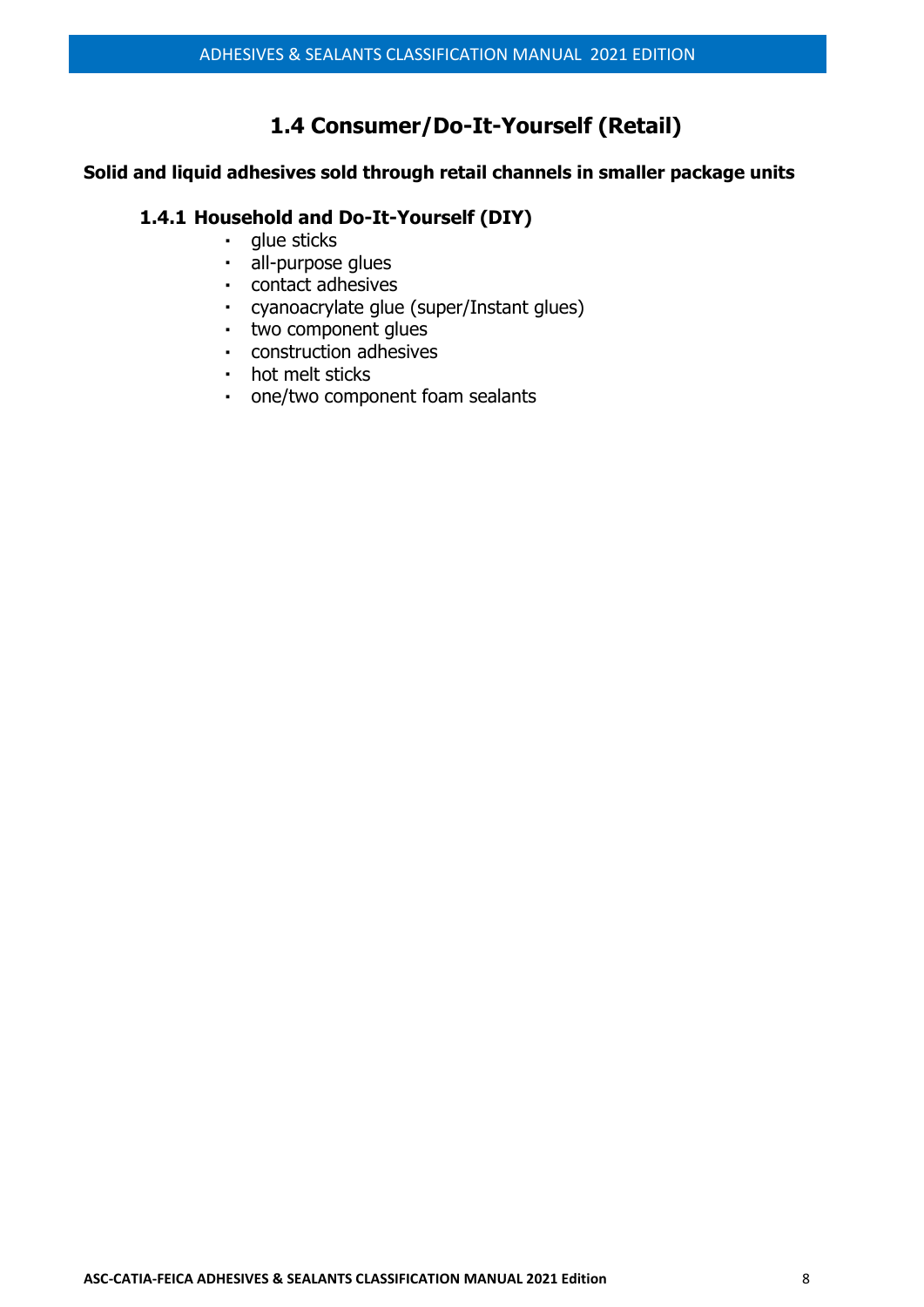## **1.5 Building/Construction/Civil Engineering/Craftsmen**

#### **1.5.1 On-Site applications for new work, repair, maintenance, and renovations including:**

- flooring: carpet, PVC and linoleum, parquet (solid wood and  $\mathbf{r}^{\prime}$ laminated) and rubber tile adhesives
- wall covering including paper, polymer film and textile adhesives
- $\mathbf{r}$  . attachment of ceiling and sandwich panels
- ceramic and stone, wall and floor tile adhesives (organic and modified cementitious, reference Page 3, item 4, for exclusions)
- wooden subflooring
- thermal insulation materials

### **1.5.2 Civil Engineering (bridges, highway, and railroad crossing, pipe)**

#### **Structural**

- Bonded external plate reinforcement for strengthening existing concrete structures
- Bonded composite steel / concrete decks
- **EXECUTE:** Structural Steel work connections
- Chemical Anchors

### **Non-Structural**

- **Expansion Joints**
- Waterproofing membranes on concrete bridge decks
- **■** Low Viscosity formulations for the injection of sealing cracks
- Resin Mortars or concrete for repair
- Bonding new concrete to old

#### **Semi-Structural**

- Wire, rope or strand anchors
- **•** Steel fixings in concrete or rock
- Self-Leveling of epoxy grouts for the support of heavy machinery
- **•** Segmental precast PC structures such as bridges in which epoxides have been as a stress distributing waterproof medium in joints

#### **1.5.3 Off-Site applications**

- factory assembled parts (roof trusses, wall sections, laminated beams)
- $\mathbf{r}^{\left(1\right)}$ prefabricated houses
- $\mathbf{r}$ saddles and reinforcements
- prefab composite bridge sections
- · decking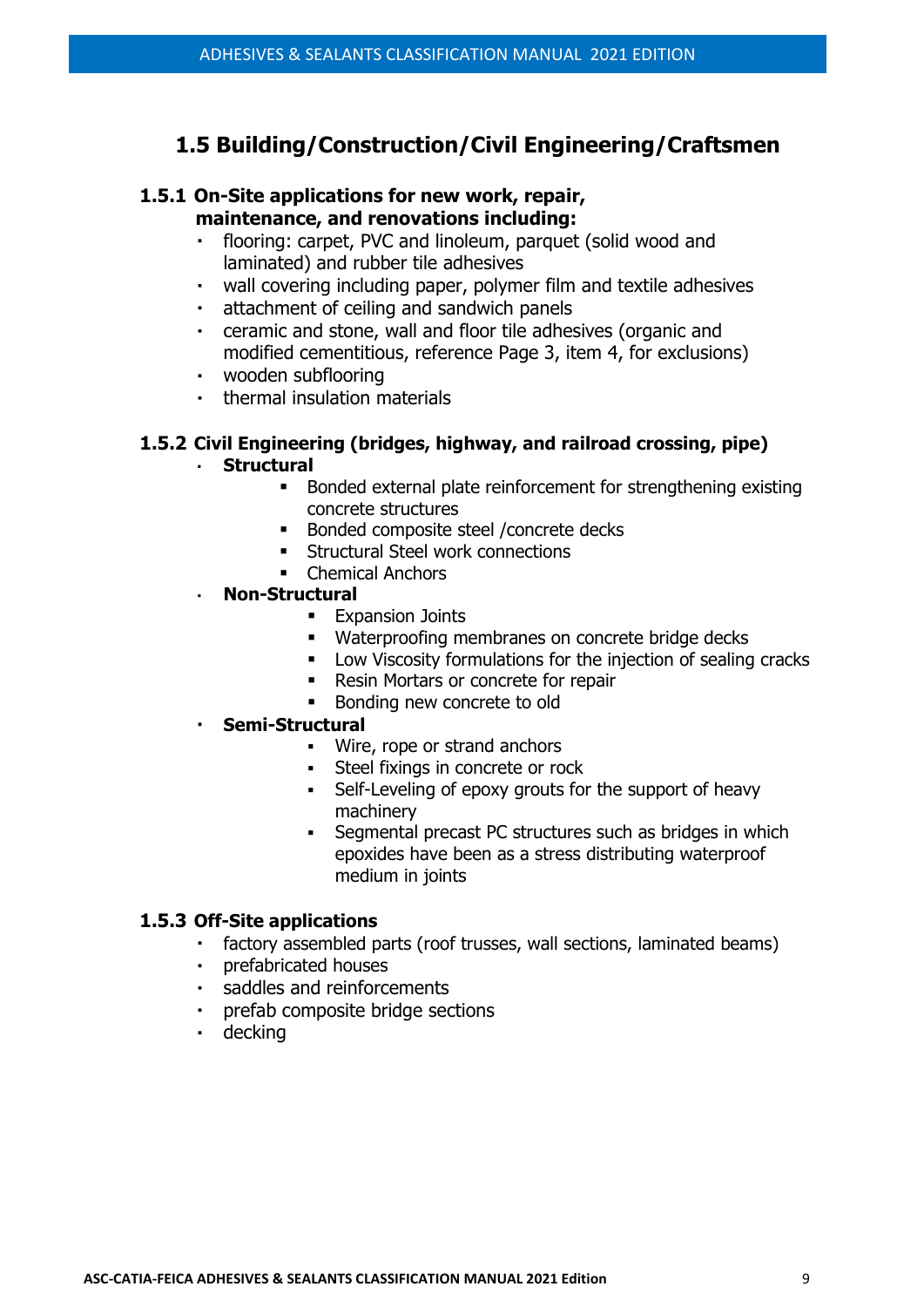## **1.6 Woodworking and Joinery**

- **1.6.1 Cabinet making**
- **1.6.2 Furniture Manufacture (attachment of high-pressure laminates; membrane pressing, edge gluing/banding; veneering; general assembly)**
- **1.6.3 Window Frames, Door Manufacture**
- **1.6.4 Upholstery**
- **1.6 \*Exclusions**
	- **Primary wood bonding (forest products) binding agents for**   $\mathbf{r}$  . **producing particle board (chipboard, medium-density fiberboard, hardboard) and plywood**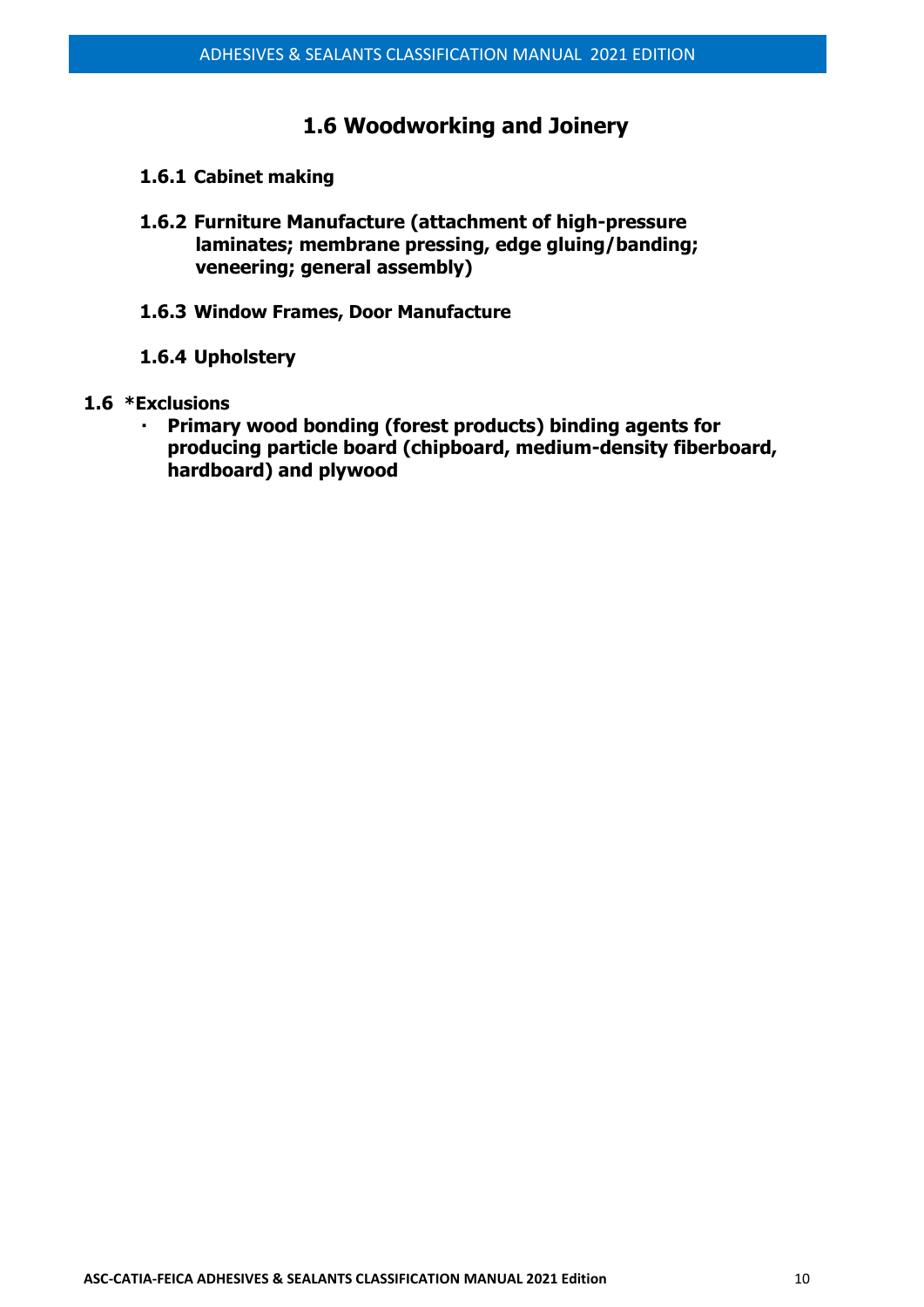## **1.7 Assembly Operations/Other**

- **1.7.1 Sandwich Panel & Structural Insulated Panels (SIPs)**
- **1.7.2 Appliances and Electrical/Electronic Equipment**
- **1.7.3 HVAC (Heating, Ventilation, Air Conditioning)**
- **1.7.4 Mechanical Equipment**
- **1.7.5 Flexible Materials (Fabric/apparel, e.g., engineered textiles, foam, synthetic and natural leather, rubber products)**
- **1.7.6 Medical Applications (assembly of medical equipment; medical/surgical applications)**
- **1.7.7 Sports Equipment and Toys**
- **1.7.8 Abrasives, Filters**
- **1.7.9 Composite Material Bonding for Non-Transportation Assembly (alternative energy generating components such as turbine blades, nacelles & towers; solar photovoltaic and water heating panels)**

#### **1. 7.10 Others**

**(all other adhesives not included in any market segments or application sectors listed above)**

#### **1.7 \*Exclusions**

- **Binder agents for foundry sand and adhesives/coatings for rug backing (carpets)**
- **Adhesives used in the primary fabrication of composite materials**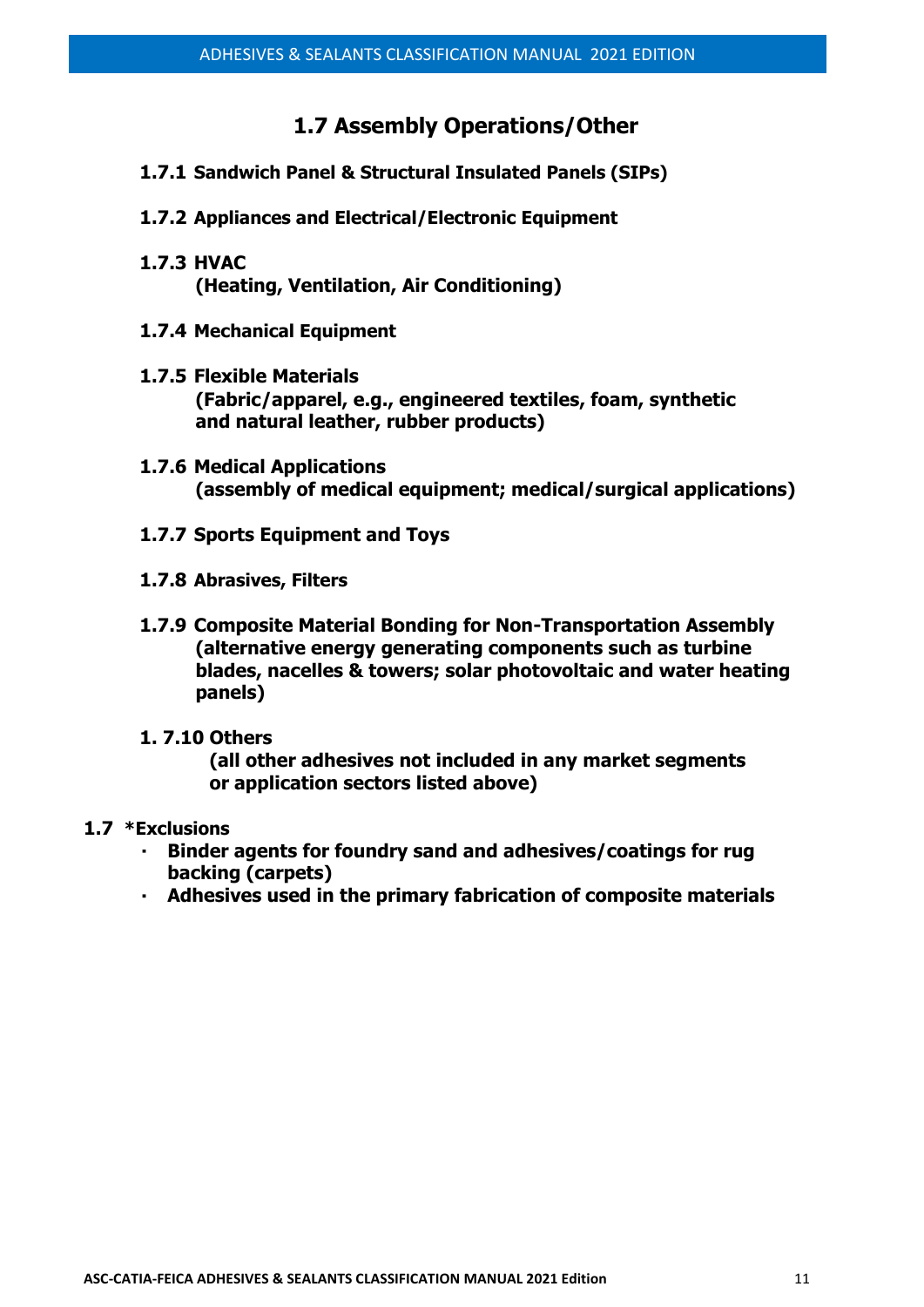# **2. ADHESIVES - PRODUCT CATEGORIES**

## **2.1 Adhesives Based on Natural Polymers**

- **2.1.1 Vegetable Adhesives (dextrins and starches)**
- **2.1.2 Protein Adhesives (casein, soybean, milk albumen)**
- **2.1.3 Animal glues, blood, tissue, hides, and bones**
- **2.1 \*Exclusions**
	- **Adhesives raw material based on natural rubber latex (covered under 2.2.6)**

## **2.2 Polymer Dispersion/Emulsion Adhesives**

- **2.2.1 Vinyl acetate homopolymers (PVAc)**
- **2.2.2 Ethylene vinyl acetate co-and terpolymers (incl. atmospheric and pressure polymerization)**

**2.2.3 Acrylics and acrylic copolymers (incl. styrene acrylate terpolymers)**

- **2.2.4 Styrene-butadiene rubber (SBR)**
- **2.2.5 Other synthetic rubber lattices (includes polychloroprene latex)**
- **2.2.6 Natural rubber latex**
- **2.2.7 Polyurethane dispersion (PUD)**
- **2.2.8 Others**
- **2.2 \*Exclusions**

**Cement-based screeds, leveling compounds and flooring/tiling adhesives with a content of less than 5% dry or 20% liquid synthetic dispersed polymer (reference Page 3, item 4, for exclusions).**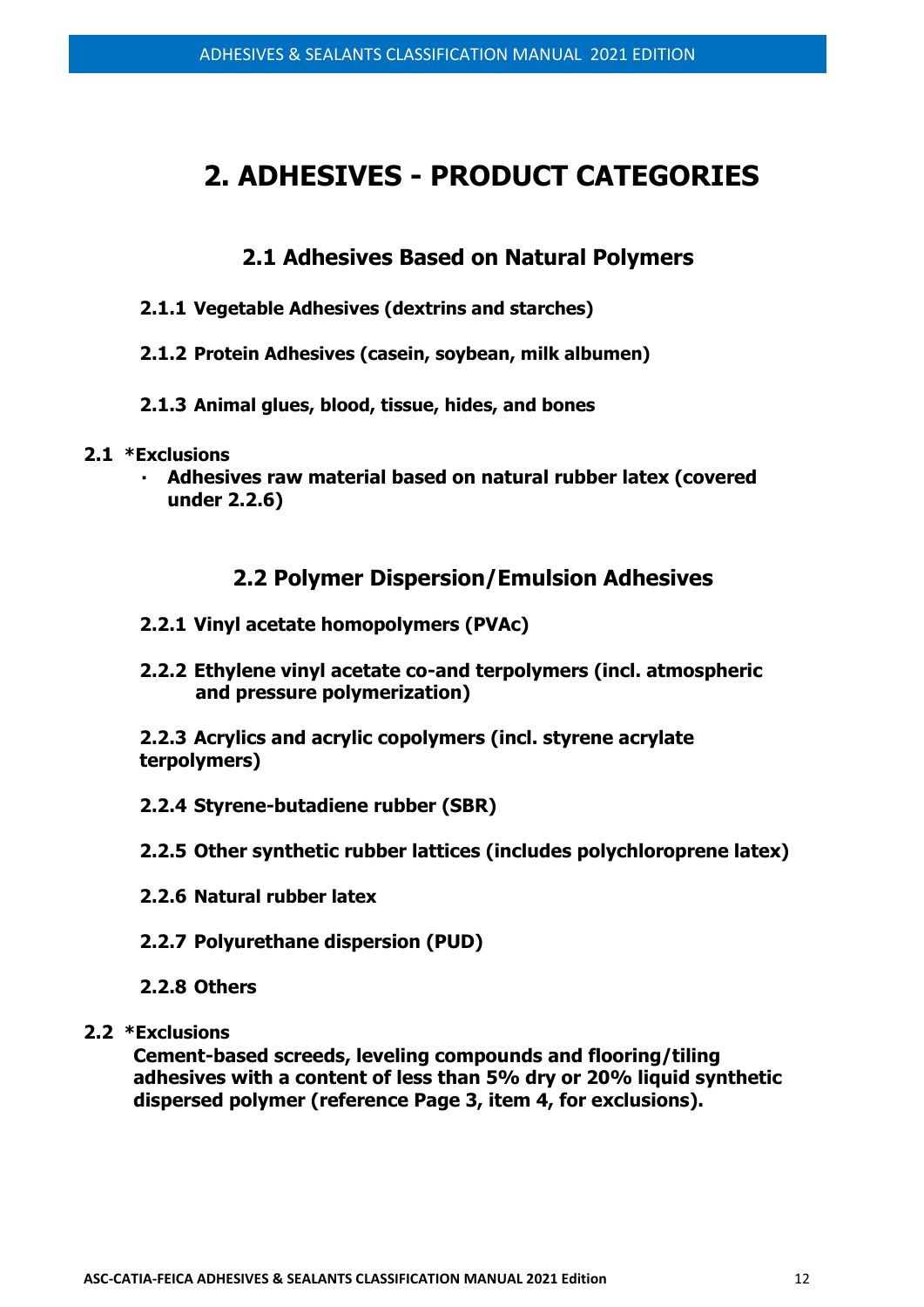## **2.3 Hot Melt Adhesives (including moisture-cure (reactive) types)**

- **2.3.1 Polyolefins (PE, PP, APP) modified polyolefins**
- **2.3.2 Ethylene vinyl acetate (EVA) and its graft adhesive film**
- **2.3.3 Polyamides (PA) and its powder, web film**
- **2.3.4 Polyester, saturated (SP)**
- **2.3.5 Styrene block copolymers (e.g., SBS, SIS, SEBS)**
- **2.3.6 Polyurethanes (thermoplastic, plus moisture-curing)**
- **2.3.7 Acrylic and acrylic thermoplastic copolymers**
- **2.3.8 Others (e.g., Polyimide)**

## **2.4 Solvent Based Adhesives**

- **2.4.1 Polychloroprene (CP)**
- **2.4.2 Polyurethanes**
- **2.4.3 Natural and synthetic rubbers**
- **2.4.4 Acrylic**
- **2.4.5 Silicone**
- **2.4.6 PVC copolymers**
- **2.4.7 Other**

## **2.5 Reactive Adhesive Systems (includes single and two-part thermoset plus UV/EB cure)**

- **2.5.1 Epoxies (EP)**
- **2.5.2 Polyurethanes (including moisture-curing liquid and foaming types)**
- **2.5.3 Polyester, unsaturated (UP)**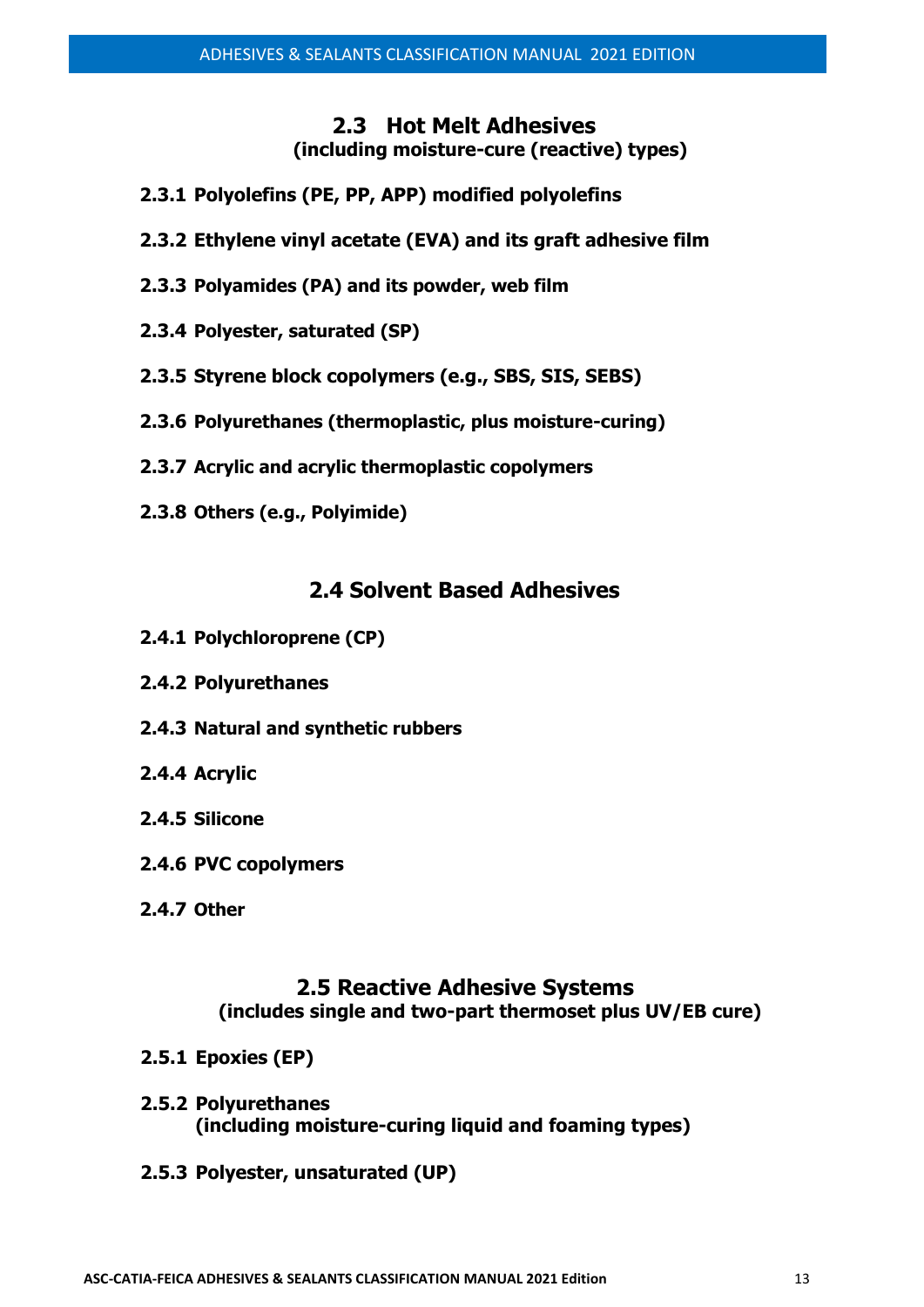**2.5.4 Acrylates**

**(including cyanoacrylate, dimethacrylate/anaerobics; methacrylate, SGA – second generation acrylics/structural acrylics)**

- **2.5.5 Silicones (1- and 2-part curing systems)**
- **2.5.6 Formaldehyde Condensates (phenolic, urea, melamine, resorcinol)**
- **2.5.7 Silane-Modified Polymers (1- and 2-part curing systems)**
- **2.5.1 \* Exclusions**
	- **Casting and potting compounds**
	- **Adhesives used in the primary fabrication of composite materials**
- **2.5.2 \* Exclusions**
	- **Polyurethane hot melt types (listed under hot melts)**
- **2.5.6 \* Exclusions**
	- **Formaldehyde condensates used as binders in the manufacture of particleboard (chipboard, MDF, OSB, hard board) and in the manufacture of plywood**

## **2.6 Adhesives Based on Water-Soluble Polymers**

- **2.6.1 Polyvinyl Alcohol**
- **2.6.2 Cellulose Ethers**
- **2.6.3 Methylcellulose**
- **2.6.4 Carboxymethylcellulose**
- **2.6.5 Polyvinylpyrrolidone**
- **2.6.6 Other (e.g., Polyvinylmethylether)**

## **2.7 Other Adhesives**

**All other adhesives not included in any categories listed above, e.g., elastoplastic types.**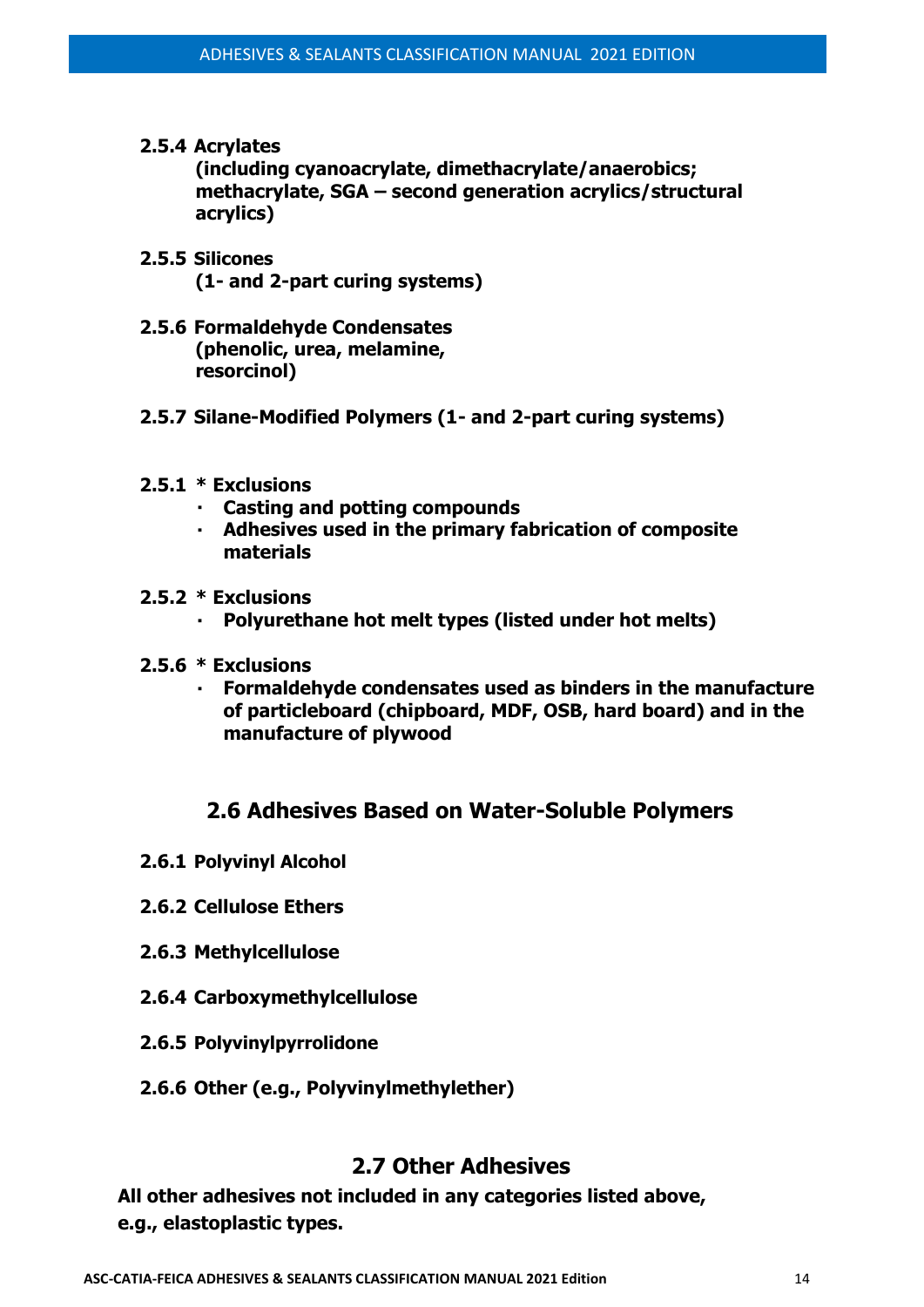# **3. SEALANTS - MARKET SEGMENTS**

## **3.1 Construction**

- **3.1.1 Construction and Renovation (residential, commercial, industrial, mobile/prefab home, metal buildings, roofing)**
- **3.1.2 OEM and/or Maintenance Applications (involving subcomponent fabrication, e.g., countertops, prefabricated trusses, curtain walls)**
- **3.1.3 Insulating Glass, Glazing (OEM, factory glazing, in-house glazing)**
- **3.1.4 Heavy Construction (highways, airfields, bridges, tunnels)**
- **3.1.5 Alternative Energy Generation (fabrication, installation and maintenance of photovoltaic panels, wind energy structures)**

## **3.2 Transportation**

- **3.2.1 Passenger Cars/Light Trucks Assembly and Components (OEM, glazing, Noise Vibration & Harshness (NVH), body sealants, thread locking)**
- **3.2.2 Trucks, Buses, Trailers (OEM, Noise Vibration & Harshness (NVH), glazing, body sealants)**
- **3.2.3 Repair and Maintenance (aftermarket including glazing, body sealants, gasketing)**
- **3.2.4 Commercial and Recreational Watercraft (OEM, glazing, body sealants)**
- **3.2.5 Aircraft/Aerospace (glazing and body sealants, Noise Vibration & Harshness (NVH), private, commercial)**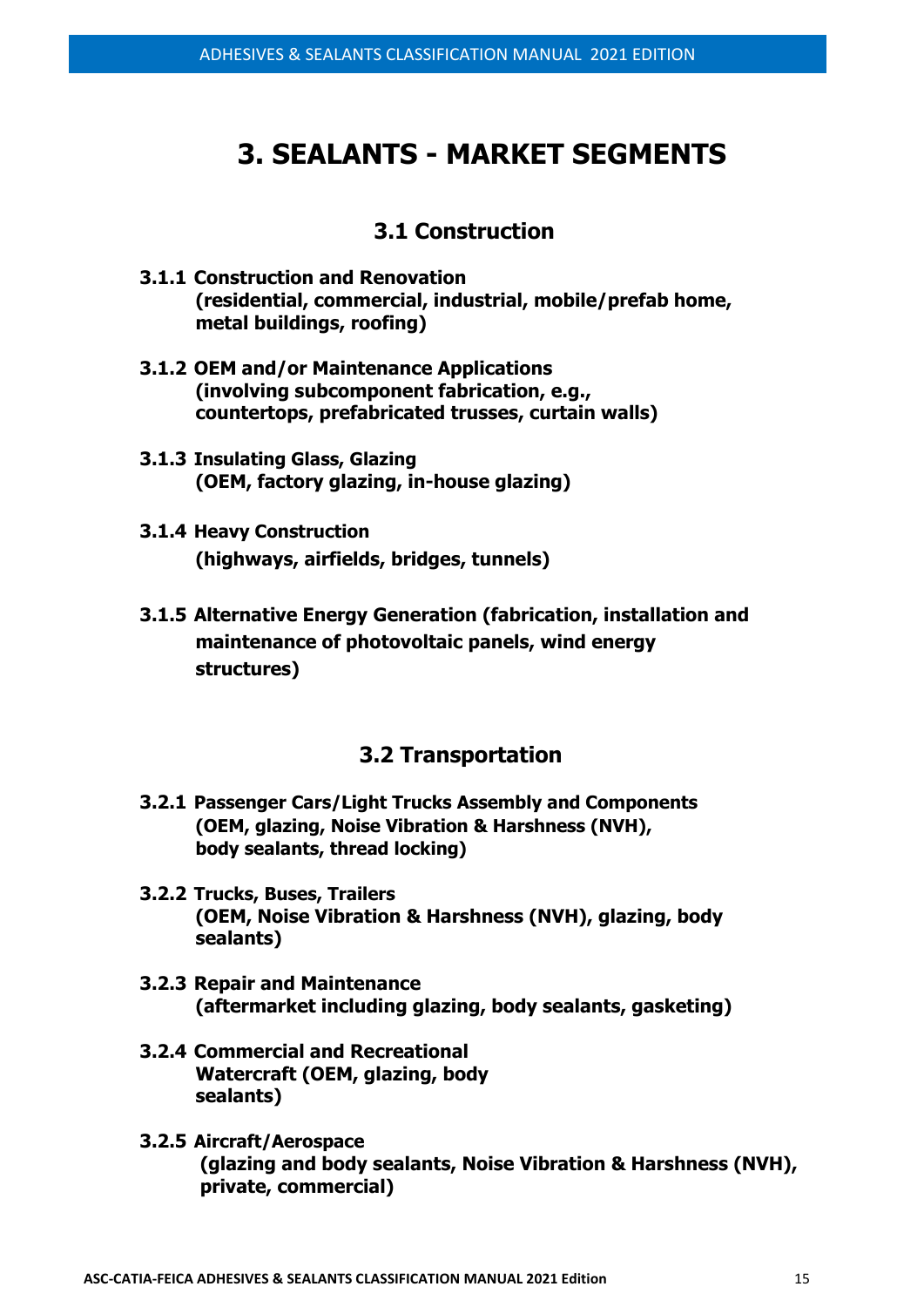**3.2.6 Railway**

**(including light rail vehicles/mass transit, Noise Vibration & Harshness (NVH), subcomponent fabrication)**

- **3.2.7 Ships (primarily engine and equipment bedding plus LNG tanks)**
- **3.2.8 Shipping Cargo Containers**

## **3.3 Consumer/Do-It-Yourself (Retail)**

**3.3.1 Household, Do-It-Yourself (typical products include sealants and one/two component foam sealants, for retail sale in small packages used in water and air sealing applications)**

**Note: In some countries, this segment includes purchases by tradesmen of five or less employees.**

## **3.4 Assembly/Other**

- **3.4.1 Appliances** (**e.g. refrigerators and freezers, HVAC1**)
- **3.4.2 Electronic Equipment Assembly**
- **3.4.3 Metal Cabinets and Housings**
- **3.4.4 Other**

**(caulks and sealants usage not included in market segments or applications listed above)**

<sup>1</sup>HVAC : **H**eating, **V**entilation, **A**ir Conditioning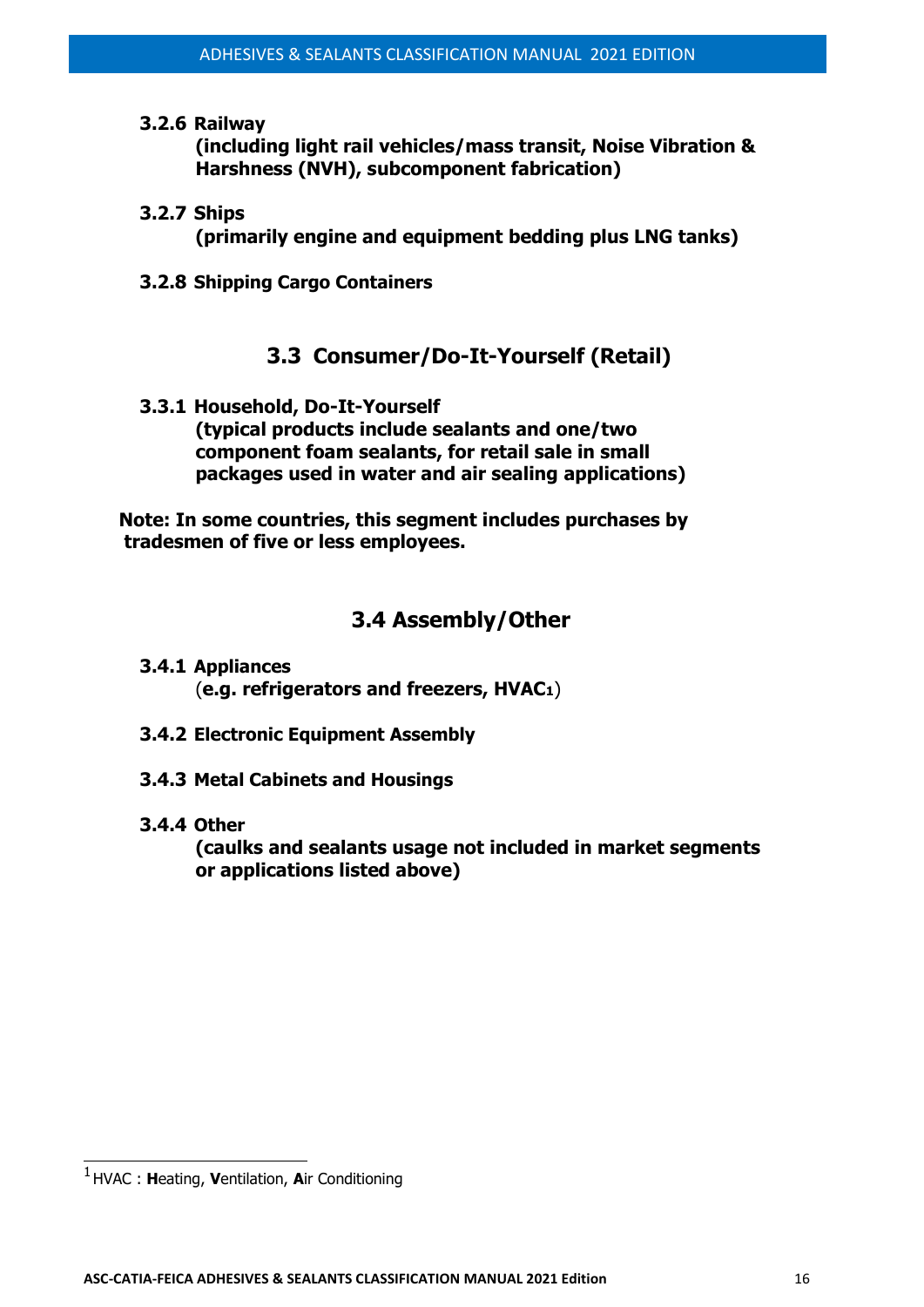# **4. SEALANTS - PRODUCT CATEGORIES**

**4.1 Oil-Base Caulks (includes polymer-modified versions)**

**4.2 Acrylic (water-latex and solvent based, including "siliconized" versions)**

> **4.3 Vinyl Acetate (homo- and copolymers)**

## **4.4 Butyls (Polyisobutene)**

**4.4.1 Solvent based PIB sealants**

**4.4.2 Preformed PIB strips**

**4.4.3 Hot Applied PIB sealants**

**4.4.4 Gun-Dispensable and pumpable sealants**

**4.4.5 Reactive PIB sealants**

## **4.5 Polysulfides (1- and 2-part systems)**

**4.6 Polyurethanes (1- and 2-part systems, sealants and foams)**

## **4.7 Silicones (1- and 2-part systems)**